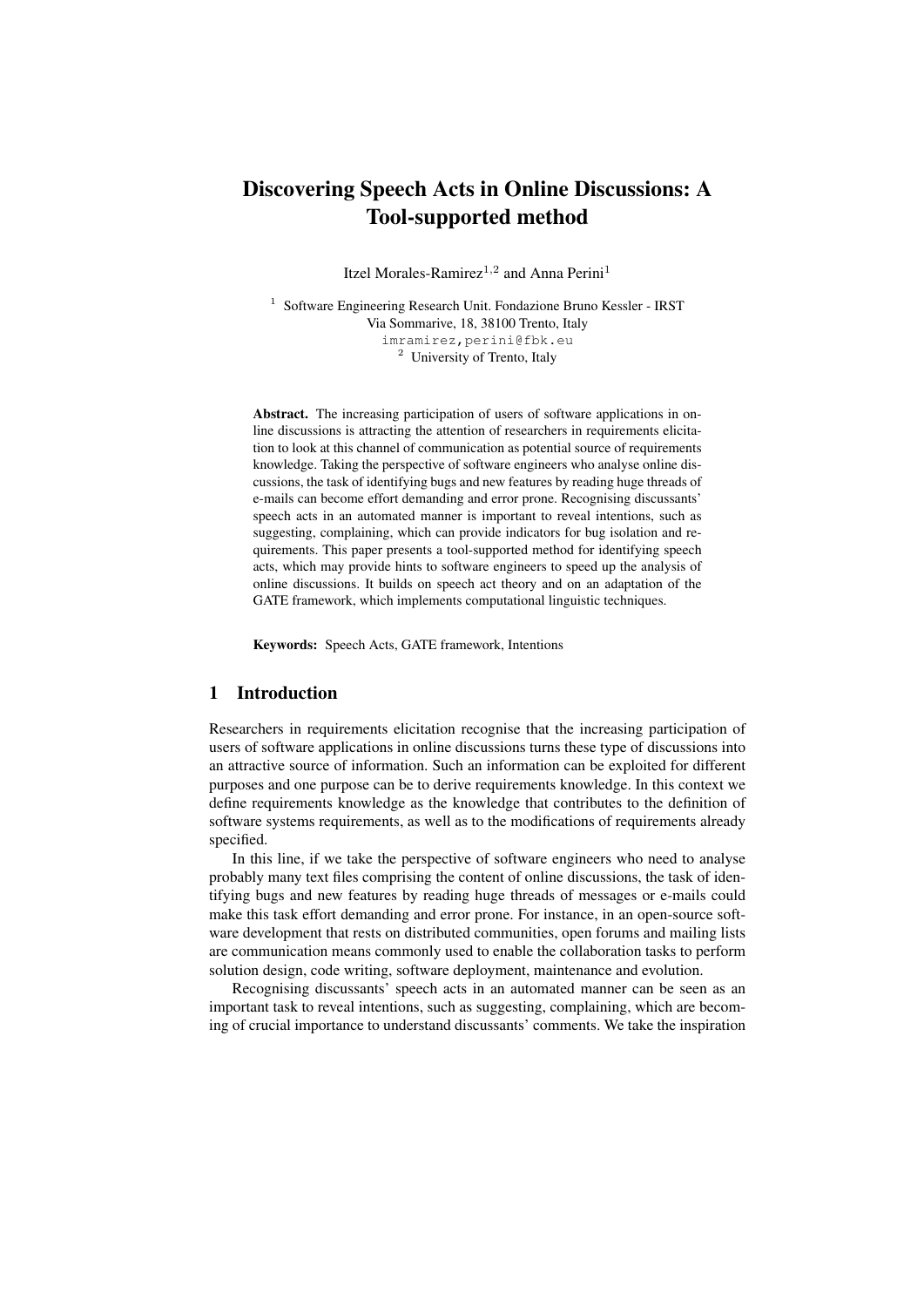from the Speech Act Theory (SAT), originally formulated by Austin and Searle [1], and from the Grice's claim, in [2], that says "speaker's utterances automatically create expectations, which guide the hearer towards the speaker's meaning". Indeed, the speaker may aim at persuading, inspiring or getting the hearer to do something.

In this paper we present a tool-supported method that aids the discovery of speech acts, a task that we address using information extraction techniques. We believe that this identification of speech acts can provide software engineers hints to speed up the analysis of online discussions. Our approach builds on SAT and its application in computational linguistic [3]. Specifically, we exploited the GATE framework [4].

The remainder of the paper is structured as follows. In Section 2 we give some background on SAT and on the NLP framework used in our approach. In Section 3 we describe our tool that identifies speech acts as annotate intentions in text. The related work is presented in Section 4 and the conclusion in Section 5.

### 2 Speech Act Theory and GATE Framework

In this section we recall basic definitions from the philosophy of language, namely Speech Act Theory (SAT), we build on, and about the General Architecture for Text Engineering (GATE) tool for information extraction that has been adapted to implement our tool. The basic claim of the SAT developed by Austin and Searle in the field of philosophy of language [5, 2] is the following. When a person says something she/he attempts to communicate certain things to an addressee by getting him or her to be affected by the speaker's intention, in other words each utterance in a conversation corresponds to an action performed by the speaker. A speech acts involves then three types of acts, namely, locutionary, illocutionary and perlocutionary acts. A locutionary act is the act of "saying something", an illocutionary act makes reference to the way in which the locutions are used and in which sense, and a perlocutionary act is the effect on the audience that may be achieved. So, for instance, considering the utterance "I'll bring you a chocolate", the locutionary act corresponds to the utterance of this sentence, the illocutionary act corresponds to the speaker's intention to make the audience aware that she is committing to bring a chocolate, and the effect, i.e. the perlocutionary act, is that the audience got convinced about the speaker's intention.

Our tool makes use of a classification of speech acts that is proposed by Bach and Harnish in [1]. There are four main kinds of acts, namely constantives, directives, commissives, and acknowledgements. *Constantives* express the speaker's belief and her intention or desire that the hearer has or forms a like belief, e.g. "I must confess I'm a good chef". *Directives* express the speaker's attitude toward some prospective action that should be performed by the hearer and her intention that her utterance must be taken as a reason for the hearer's action. For example, if I say to you: "I want you to walk the dog in the evening", I intend to motivate you to perform the action. *Commissives* express the speaker's intention to commit to do something. As for instance when I say to you: "I am going to bring you a chocolate", I intend to make you believe that I'm committing to buy and bring a chocolate for you. Finally, *acknowledgements* express feelings regarding the hearer or the speaker's intention that her utterance satisfies a social expectation. For instance, "Please forgive me".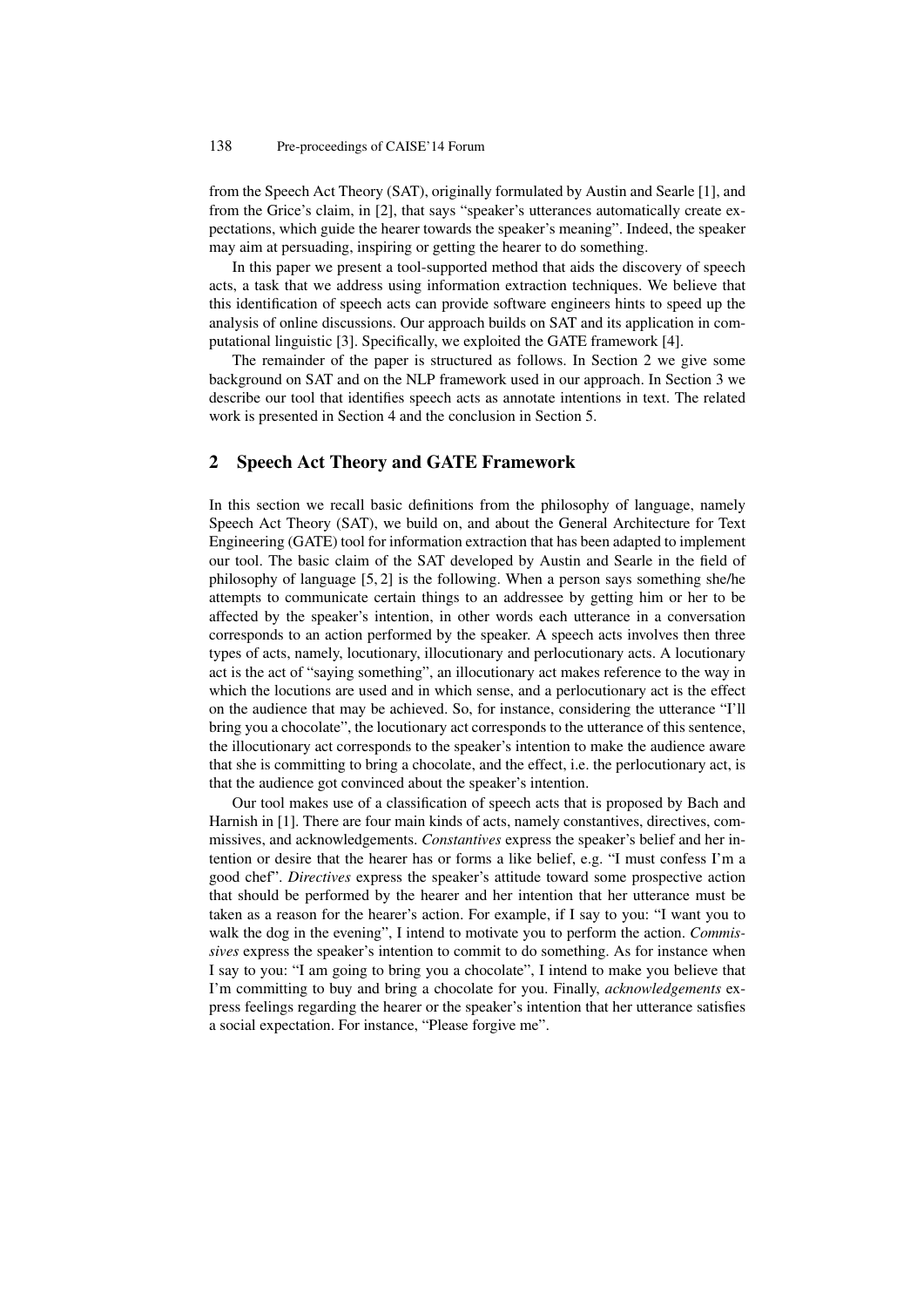Discovering Speech Acts in Online Discussions: A Tool-supported method 139

The GATE tool [4] is a framework, developed by the University of Sheffield in UK, for building and deploying software components to process human language. GATE can support a wide range of NLP tasks for Information Extraction (IE). IE refers to the extraction of relevant information from unstructured text, such as entities and relationships between them, thus providing facts to feed a knowledge base [6]. GATE is widely used both in research and application work in different fields (e.g. cancer research, web mining, law). This tool is composed of three main components for performing language processing tasks: *Language Resources* represent entities such as lexicons, corpora or ontologies; *Processing Resources* represent entities that are primarily algorithmic, such as parsers, generators or ngram modellers; and *Visual Resources* represent visualisation and editing components that are used in GUIs.

GATE offers the flexibility to replace or extend the *Processing Resources* component. For our purposes we have adapted the framework to build our tool by considering the following modules: (i) *Sentence splitter:* this module split the text into sentences, using RegEx splitter that is based on regular expressions; (ii) *Tokeniser:* is the module that identifies basic "tokens", such as words, punctuation symbols, and numbers; (iii) *Part-of-speech (POS) tagger:* this module associates tokens with parts of speech such as noun, verb, and adjective, based on the Hepple tagger <sup>3</sup> ; (iv) *Morphological analyser:* this module is used to lemmatise the tokens and to provide words in their root form, e.g. running – run; (v) *Gazetteer:* this module can be adapted and it is a list of lists, where each list is a group of words that are associated with the domain; and (vi) *Java Annotation Patterns Engine (JAPE):* this is the main module that has been adapted in our tool and it enables the creation of rules in the form of regular expressions. The lefthand-side of the rule refers to what should match a fragment of text, and annotations in the right-hand-side says what should be done with the matched text.

#### 3 Tool for Discovering Speech Acts

Our tool is based on a knowledge-heavy approach [7], this means the use of a POS tagger, JAPE rules, a tokeniser, a lemmatiser and gazetteers. In Figure 1 we present the different modules that have been used to build the tool. The bottom part of the figure shows Java as the platform on which GATE is built on and we have also reused to access to our dataset, XML is one of the input format that GATE allows and we have chosen to parse the processed files. On top of this layer are the modules that can be exchanged, and the JAPE and Gazetteers modules, which are flexible modules to be adapted according to the objective of the IE tasks. Gazetteers and JAPE rules have been tailored to annotate the intentions applying some tags that we have defined previously. These tags are used to annotate fragments of text, the tags are the subcategories of speech acts defined in Table 1. The first column with heading "Category" shows the main categories of speech acts and the column "Subcategory" is a specialisation used as the names for the tags to annotate. For instance, the first category *Constantives* is specialised into several subcategories, including the subcategory *Suggestives*, which corresponds to a linguistic act expressing the intention of a sender to make the receiver to consider as an option what he or she is suggesting. To adapt the JAPE module we

<sup>3</sup> Part-of-speech tags taken from http://gate.ac.uk/sale/tao/splitap7.html#x37-761000G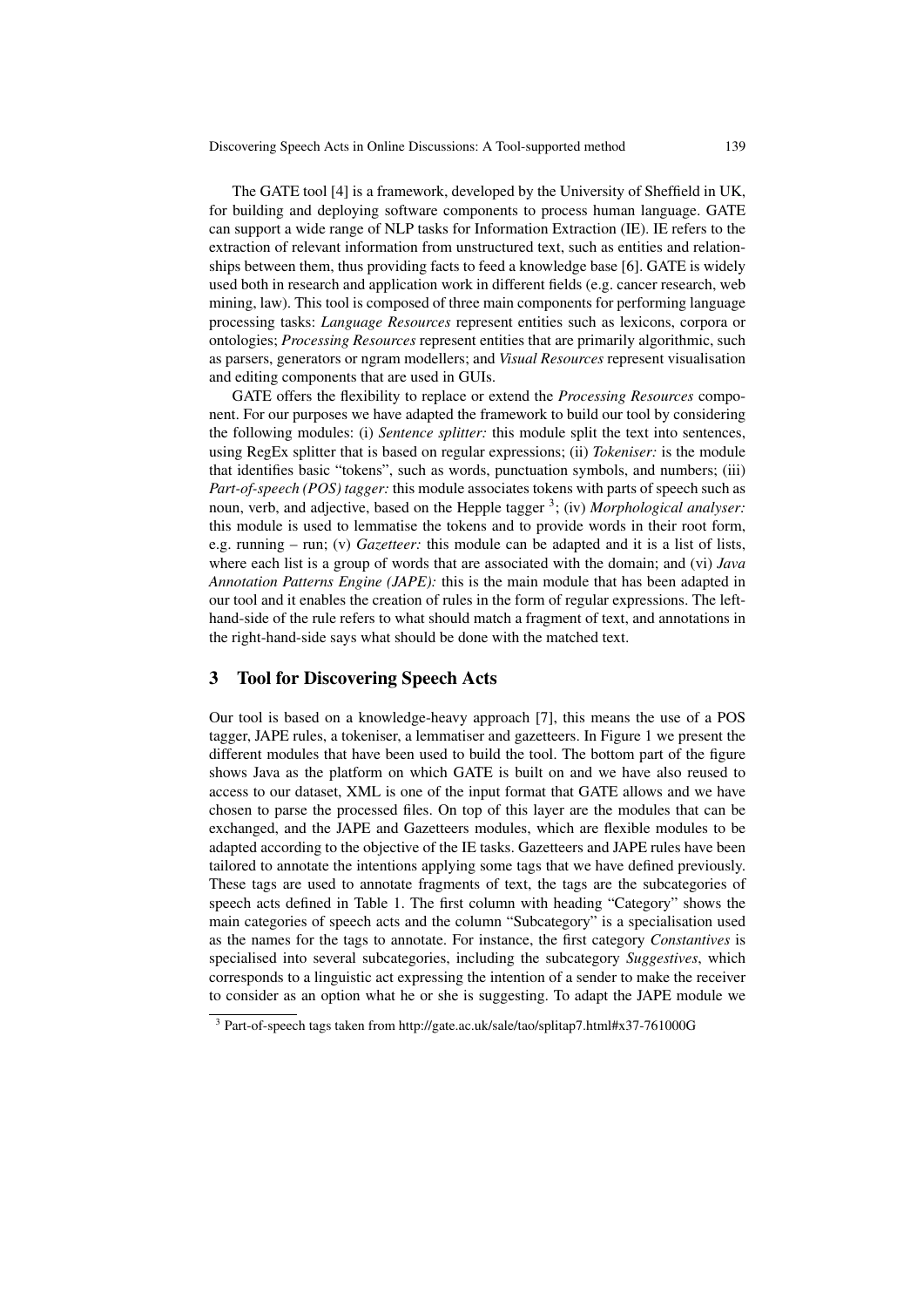have formulated lexico-syntactic rules, by using a bag of words inspired from the given examples in [8] and by an empirical exploration of users' comments given in online platforms like the bugzilla issue tracking system.

The Gazetteers used in our approach are the lists of verbs taken mainly from [1] for each subcategory of speech act. Some JAPE rules use the Gazetteers to annotate intentions. The linguistic analysis is executed on discussion threads in the format of text files, which are the input. The tool is used to annotate intentions on the text messages of each thread. After this, the files annotated with intentions are parsed to extract the intentions found in each message. Finally, an analysis of intentions is performed, following an analysis model that we are elaborating.



Fig. 1. Architecture of the tool.

Examples of design of JAPE rules are illustrated below, the full set of rules are available online<sup>4</sup>. The bottom part of the rule for tagging the speech act *Suggestives* represents the name of the tag to be annotated by the tool that processes the NL text, in our example the intention *Suggest*. In the second layer are the POS tags and tokens that are used by the tool to annotate such an intention. The POS tags  $\langle PRP \rangle$  and  $\langle M D \rangle$  refers to the initial set of words to annotate, the  $\langle Keyword \rangle$  refers to a list of verbs that we have defined in the Gazetteer modules and that are used by the JAPE rules<sup>5</sup>.

$$
\frac{\text{You}}{}\n\begin{array}{c}\n\text{can} & \text{``try''} \text{``check''} \\
\hline\n&  \n\end{array}
$$
\n
$$
\frac{\text{You}}{Rule\ to\ tag:\ Suggestives}
$$

In the case of the rule to tag the speech act *Questions*, the second layer presents the starting and ending type of tokens that are used by the tool to annotate a question. In the left side of this second layer are the POS tags that can be found at the beginning

<sup>4</sup> JAPE files are available at http://selab.fbk.eu/imramirez/JAPErulesFeb2014/files.zip

 $5$  Gazetteer files are available at http://selab.fbk.eu/imramirez/GazetteerFeb2014/files.zip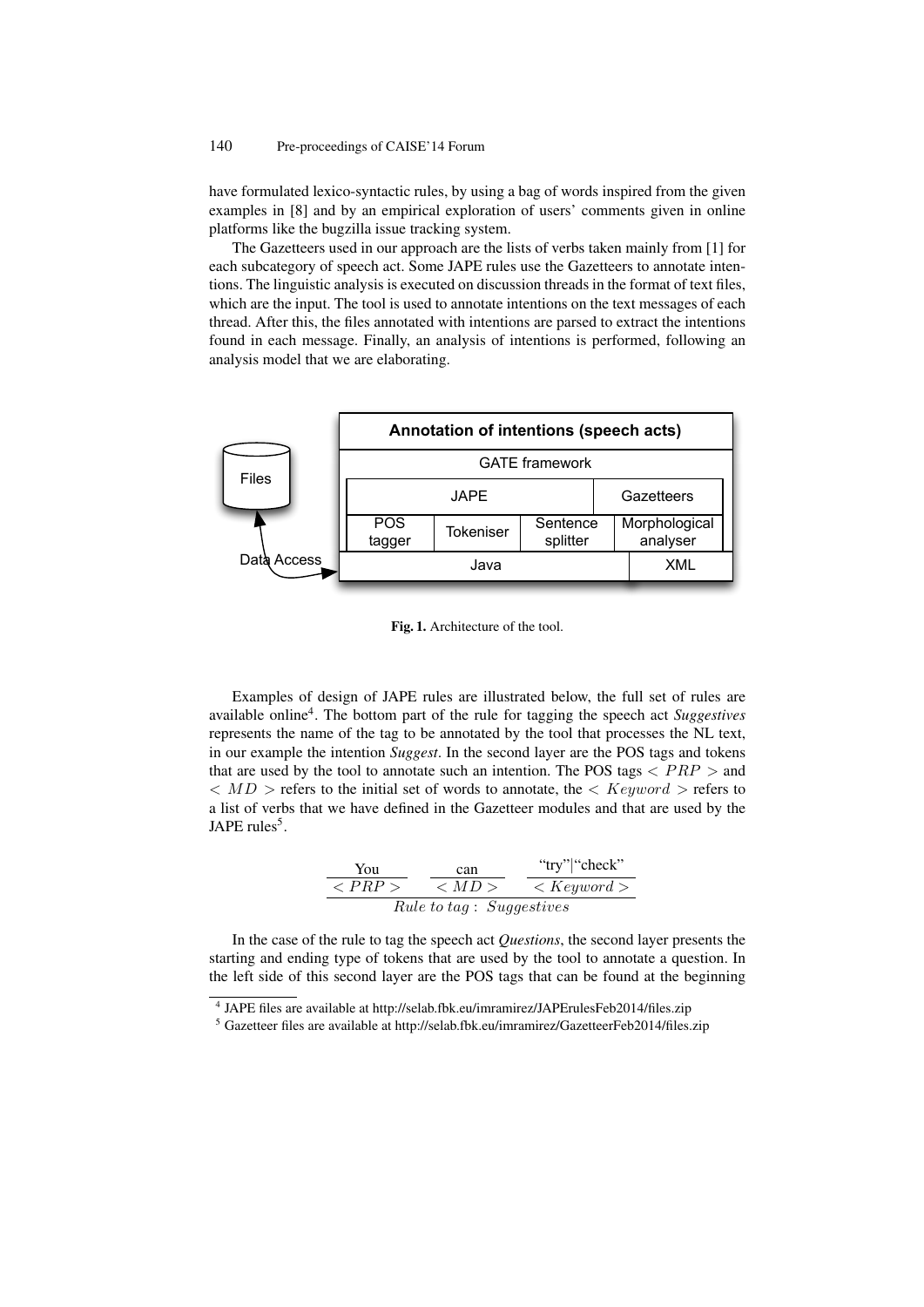| Category                | Subcategory      |
|-------------------------|------------------|
| Constantives            | Assertives       |
|                         | Concessives      |
|                         | Suggestives      |
|                         | Suppositives     |
|                         | Responsives      |
| <b>Directives</b>       | Requestives      |
|                         | Questions        |
|                         | Requirements     |
| Expressives             | Thank            |
|                         | Accept           |
|                         | Reject           |
|                         | Negative opinion |
|                         | Positive opinion |
| Attach (non-linguistic) | Link             |
|                         | Code             |
|                         | Log              |

Table 1. Categories of *speech acts* (excerpt of categories).

of a question, i.e.  $(< WRB >$  and  $< VBZ >$ ), and in the right side, the *content* of a question plus the *question mark* indicating the end of a question. The top layer shows a concrete example.

| Where                     | is                    | the option to delete...   | "?"             |
|---------------------------|-----------------------|---------------------------|-----------------|
| $\langle WRB \rangle$     | $\langle VBZ \rangle$ | $\langle content \rangle$ | $Question mark$ |
| $Question begins$         | $Question ends$       |                           |                 |
| $Rule to tag : Questions$ |                       |                           |                 |

We manually designed the rules considering some characteristics for extracting the intentions, such as preceding and succeeding words, length of the words, root of the words, special types of verbs, using the bag of words, syntax and the codification of the POS tagger used by GATE. The tag is used to label a text fragment when one of the corresponding rule matches it. Each rule is formulated as a regular expression. The regular expressions  $\langle$  content  $\rangle$ ,  $\langle$   $\langle$  MD  $\rangle$   $\rangle$  and [Hh], for example, make reference to a set of words in the middle of two keywords or POS tags, to the presence or absence of the POS tag and to the uppercase or lowercase of the first letter of a word, respectively.

Each rule was then translated into JAPE rules, the tool uses the rules and tags to process the discussion threads in text format (i.e. txt files). This tool implements the modules of GATE as follows, see Figure 2 that depicts this process:

- 1. Cleaning and pre-processing: this process makes a document reset to clean the text of any previous tags, and noisy data.
- 2. Splitting into sentences: we use RegEx to split the text into sentences.
- 3. Splitting into tokens: we make use of a tokeniser provided in GATE to split the sentences into words.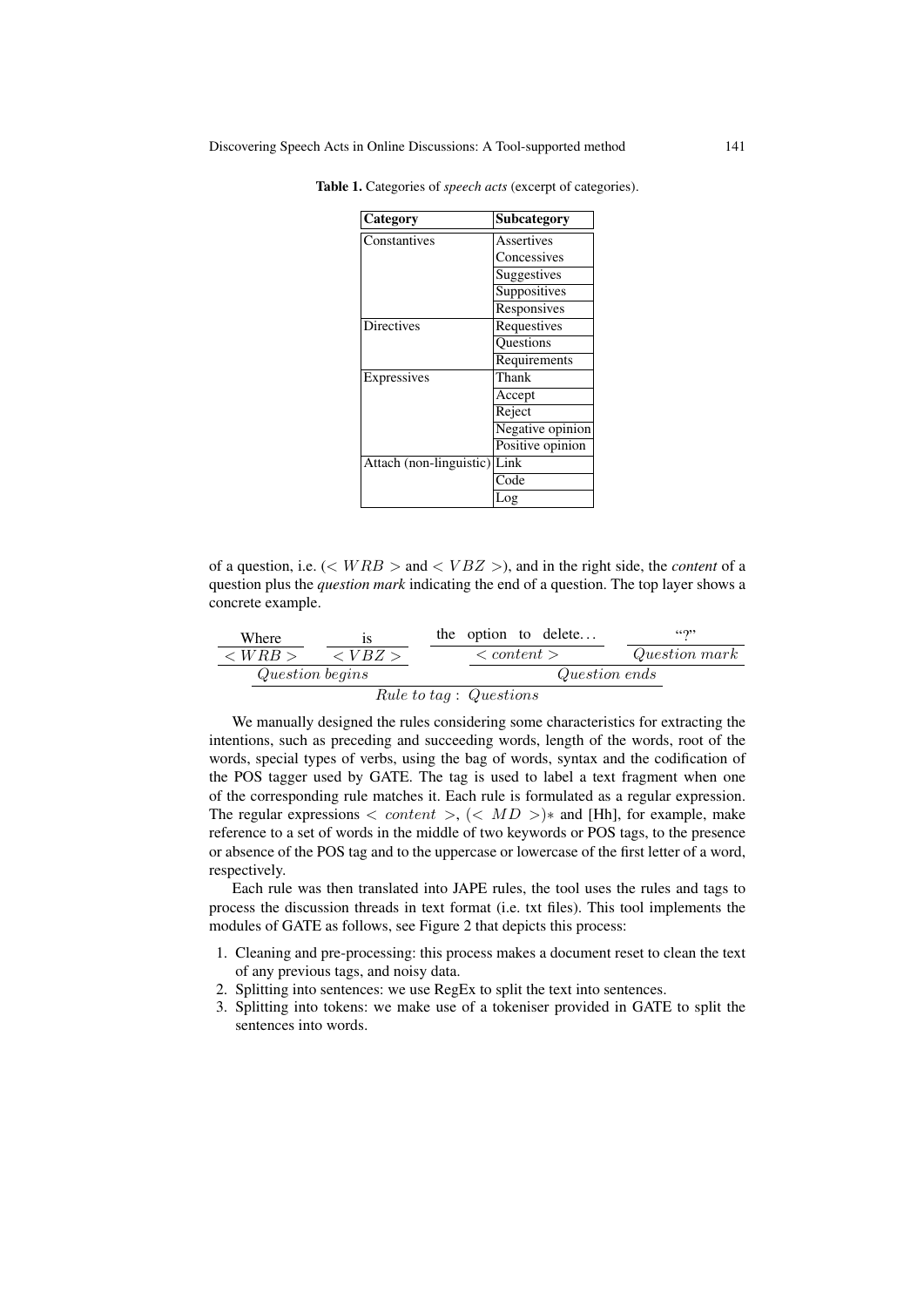- 4. Tagging tokens: then we run a POS tagger to tag each token into categories of nouns, verbs, punctuation, etc.
- 5. Lemmatising: the morphological analyser provided by GATE is used to lemmatise each word to its root, the example in the figure is the verb "wondering" into "wonder".
- 6. Gazetteers: in this process the Gazetteer' lists are used to identify specific verbs we have selected and that refer to intentions.
- 7. Applying rules: we use the JAPE rules to annotate the speech acts in the text. This is the last step that needs each word to be tagged with a POS tag, lemmatised and recognised by the Gazetteers.



Fig. 2. Process to identify speech acts and annotate intentions.

After the annotation is executed, the tool parses the files to extract only the speechacts tags and the corresponding intentions found in the text and a CSV file is generated by each discussion thread. Each file contains the discussants' name and the intention(s) identified in their messages.

We propose an analysis model of the intentions in a discussion thread that can be performed at different levels of granularity, namely, sentence and message level. At the sentence level we can identify single and nested speech acts. For instance, in the sentence "I suggest you to make a copy of your data", the single intention *Suggest* is the speech act "I suggest you", which refers to the subcategory *Suggestives*. An example of nested intentions is expressed in the sentence "Why don't you try to use the wizard?". In this case there are two speech acts, one is "Why don't you try to. . . ?" , and the other one is "don't you try", representative of the intentions *Quest* and *Suggest* respectively. At the message level the occurrences of pairs of intentions is analysed, called compound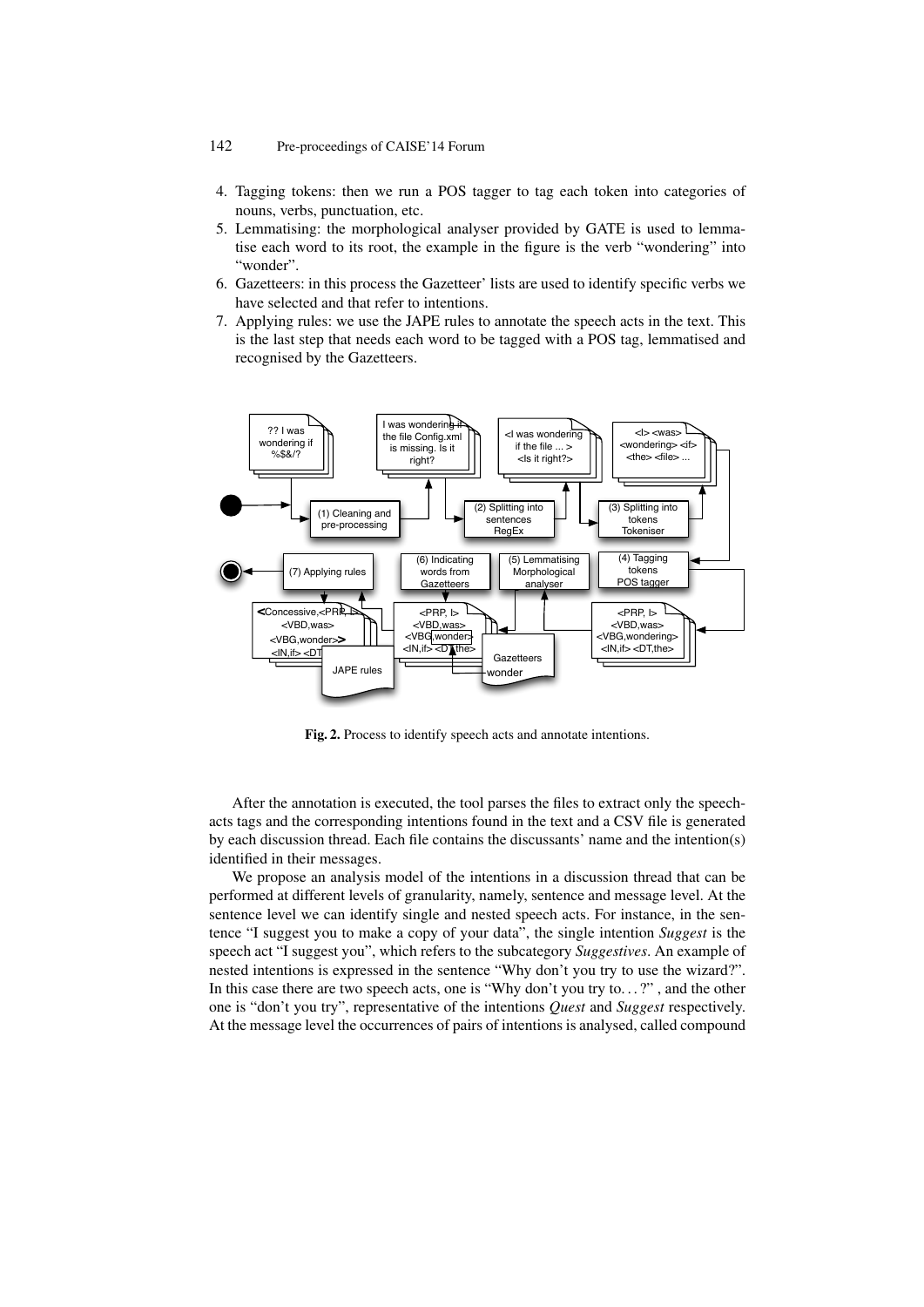Discovering Speech Acts in Online Discussions: A Tool-supported method 143

intentions, and we claim can be indicators of *Bug*, *Feature*, or *Clarification* requests. For example a combination of speech acts from the subcategory *Negative opinion* ("There is a problem") and *Question* ("Can anyone help me?") can be an indicator of a bug. Therefore, a set of nested or compound linguistic and non- linguistic acts can be considered as indicators of bug, features, and clarification. Currently, we are working on this model to incorporate it into the tool.

## 4 Related work

The analysis of NL textual messages in online discussion forums, bug-tracking systems or mailing lists has been addressed by research works that we briefly recall in this section. An automated identification of intentions is presented in [9]. This work proposes a tool that is based on SAT, dialogue acts and fuzzy logic to analyse transcripts of telephone conversations. One purpose of identifying intentions is that of detecting deception among participants in conversations by deriving participant profiles based on a map of the intentions expressed in such conversations. The classification of e-mails using speech acts is investigated in [10]. They are interested in classifying e-mails regarding office-related interactions as negotiation and delegation of tasks. Besides, they consider non-linguistic acts, such as *deliver*. In [11] the investigation of speech acts on thread of discussions, in student forum, aims at identifying unanswered questions to be assigned to an instructor for their resolution. They present some patterns of interaction found in the threads, the patterns correspond to the responsive and question speech acts.

With reference to Requirements Engineering tasks, Knauss et al. [12], analyse discussion threads for requirements elicitation purposes. They are focused on the content of communication between stakeholders to find patterns of communication used by stakeholders when they are seeking clarification on requirements. Their approach is based on a Naive Bayesian classifier, a classification scheme of clarification and some heuristics, with interesting results. Worth mentioning is also the work presented in [13] that aims at analysing messages, or *comments*, from users of software applications. Information extraction techniques and topic modelling are exploited to automatically extract topics, and to provide requirements engineers with a user feedback report, which will support them in identifying candidate new/changed requirements. All the above mentioned research works in the area of Requirements Engineering use NL text messages or documents to discover patterns, relevant topics or identify domain key terms, but none of the them consider SAT based techniques to understand stakeholders' intentions behind their messages. We consider that the application of SAT in Requirements Engineering can be a powerful strategy to understand stakeholder's intentions, thus supporting the analysis of the messages they exchange in current distributed collaboration and deriving requirements knowledge.

## 5 Conclusion

In this paper we presented a tool-supported method to identify speech acts in online discussions of OSS communities, which are developed by using unstructured natural language text. Indeed, we build on the idea that the recognition of discussants' speech acts is key to reveal their intentions, such as suggesting, or complaining. By automating